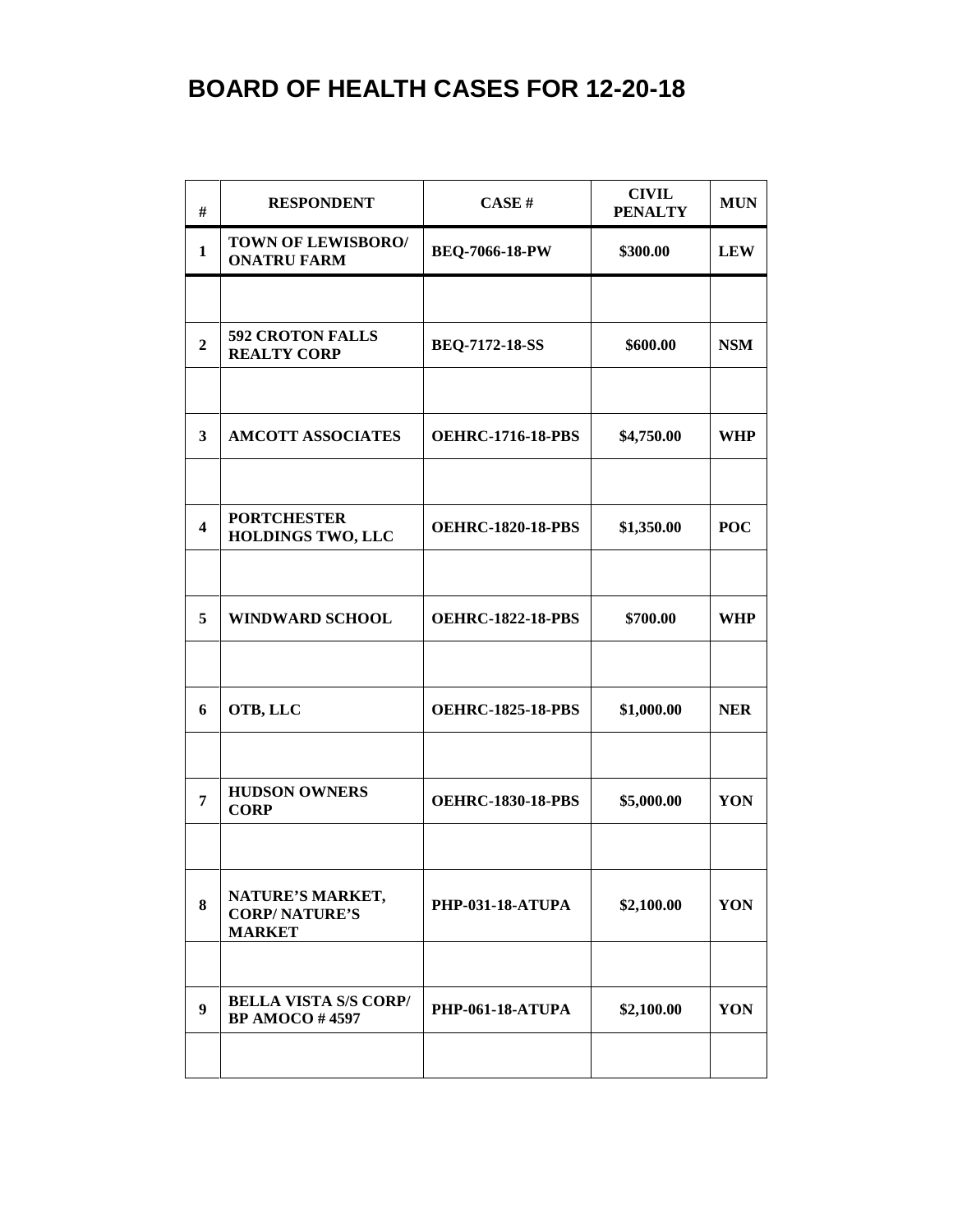| #  | <b>RESPONDENT</b>                                                                     | CASE#                   | <b>CIVIL</b><br><b>PENALTY</b> | <b>MUN</b> |
|----|---------------------------------------------------------------------------------------|-------------------------|--------------------------------|------------|
| 10 | R & S FOODS, INC/<br><b>MASELLI'S SUPER DELI</b>                                      | <b>PHP-073-18-ATUPA</b> | \$1,050.00                     | <b>POC</b> |
|    |                                                                                       |                         |                                |            |
| 11 | <b>SOCO PETROLEUM,</b><br>LLC/BP                                                      | <b>PHP-085-18-ATUPA</b> | \$3,100.00                     | <b>MTV</b> |
|    |                                                                                       |                         |                                |            |
| 12 | <b>VALUE PLUS</b><br>PHARMACY, INC/<br><b>VALUE DISCOUNT</b><br><b>STORE</b>          | <b>PHP-097-18-ATUPA</b> | \$2,600.00                     | YON        |
|    |                                                                                       |                         |                                |            |
| 13 | <b>GAGA SMOKE SHOP,</b><br><b>INC/ GAGA SMOKE</b><br><b>SHOP</b>                      | <b>PHP-117-18-ATUPA</b> | \$2,100.00                     | YON        |
|    |                                                                                       |                         |                                |            |
| 14 | <b>COVELEIGH CLUB, INC/</b><br><b>COVELEIGH CLUB</b><br><b>BEACH</b>                  | PHP-7692-18-BB          | \$900.00                       | <b>RYE</b> |
|    |                                                                                       |                         |                                |            |
| 15 | <b>CITY OF NEW</b><br><b>ROCHELLE/ NEW</b><br><b>ROCHELLE REC. CAMP</b><br><b>JOY</b> | <b>PHP-7486-18-DC</b>   | \$300.00                       | <b>NER</b> |
|    |                                                                                       |                         |                                |            |
| 16 | <b>TOWN OF MOUNT</b><br>PLEASANT/MINI<br><b>MOUNT CAMP</b>                            | PHP-7553-18-DC          | \$100.00                       | <b>MTP</b> |
|    |                                                                                       |                         |                                |            |
| 17 | <b>TOWN OF MOUNT</b><br><b>PLEASANT/SUMMER</b><br><b>FUN CAMP</b>                     | <b>PHP-7554-18-DC</b>   | \$100.00                       | <b>MTP</b> |
|    |                                                                                       |                         |                                |            |
| 18 | MPR RESTAURANT,<br><b>CORP/YAMA FUJI</b><br><b>SUSHI</b>                              | <b>PHP-7517-18-FSE</b>  | \$300.00                       | <b>BRM</b> |
|    |                                                                                       |                         |                                |            |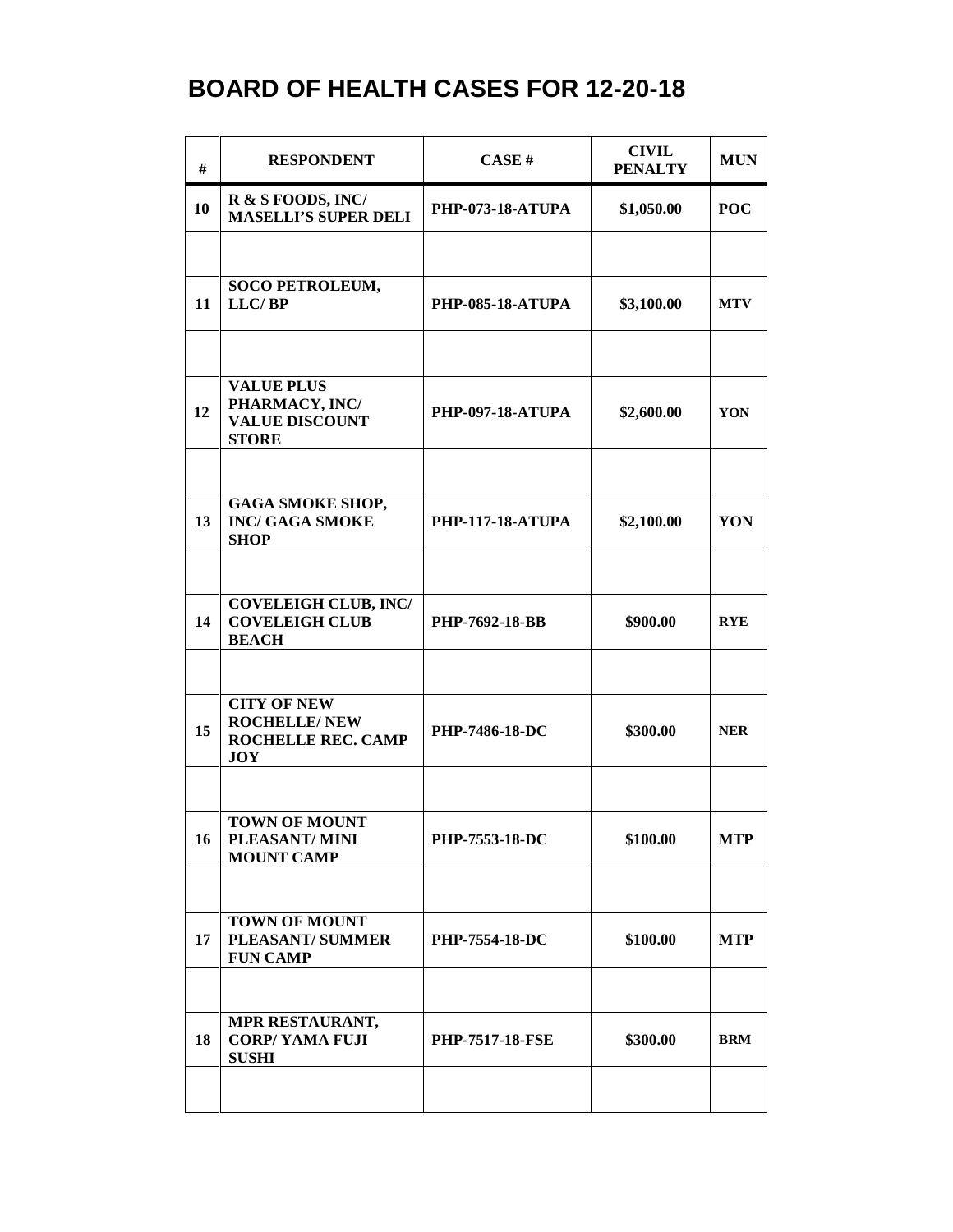| #  | <b>RESPONDENT</b>                                                                             | CASE#                  | <b>CIVIL</b><br><b>PENALTY</b> | <b>MUN</b> |
|----|-----------------------------------------------------------------------------------------------|------------------------|--------------------------------|------------|
| 19 | POLPETTINA 102, LLC/<br><b>POLPETTINA</b>                                                     | <b>PHP-7639-18-FSE</b> | \$3,650.00                     | <b>ECH</b> |
|    |                                                                                               |                        |                                |            |
| 20 | DOUGIE'S STAND-BY,<br>LLC/DOUGIE'S STAND-<br>BY                                               | <b>PHP-7643-18-FSE</b> | \$8,000.00                     | <b>POC</b> |
|    |                                                                                               |                        |                                |            |
| 21 | <b>DRAGON CHINA</b><br>YONKERS, INC/<br><b>DRAGON CHINA</b><br><b>YONKERS</b>                 | <b>PHP-7844-18-FSE</b> | \$1,400.00                     | YON        |
|    |                                                                                               |                        |                                |            |
| 22 | <b>HUDSON POINT CONDO</b><br><b>ASSOC/HUDSON POINT</b><br><b>CONDO POOL</b>                   | PHP-7556-18-SPO        | \$600.00                       | <b>OSV</b> |
|    |                                                                                               |                        |                                |            |
| 23 | <b>BEACON HILL</b><br><b>APARTMENTS, LLC/</b><br><b>BEACON HILL</b><br><b>APARTMENTS POOL</b> | <b>PHP-7589-18-SPO</b> | \$800.00                       | DBF        |
|    |                                                                                               |                        |                                |            |
| 24 | <b>FIELDPOINT</b><br><b>COMMUNITY</b><br><b>ASSOCIATION/POOL 2</b>                            | PHP-7590-18-SPO        | \$400.00                       | <b>IRV</b> |
|    |                                                                                               |                        |                                |            |
| 25 | <b>COVELEIGH CLUB, INC/</b><br><b>COVELEIGH CLUB</b><br><b>MAIN POOL</b>                      | PHP-7691-18-SPO        | \$2,100.00                     | <b>RYE</b> |
|    |                                                                                               |                        |                                |            |
| 26 | <b>LAKE ISLE SHORE</b><br><b>CLUB, INC/LAKE ISLE</b><br><b>SHORE CLUB POOL</b>                | PHP-7709-18-SPO        | \$900.00                       | <b>ECH</b> |
|    |                                                                                               |                        |                                |            |